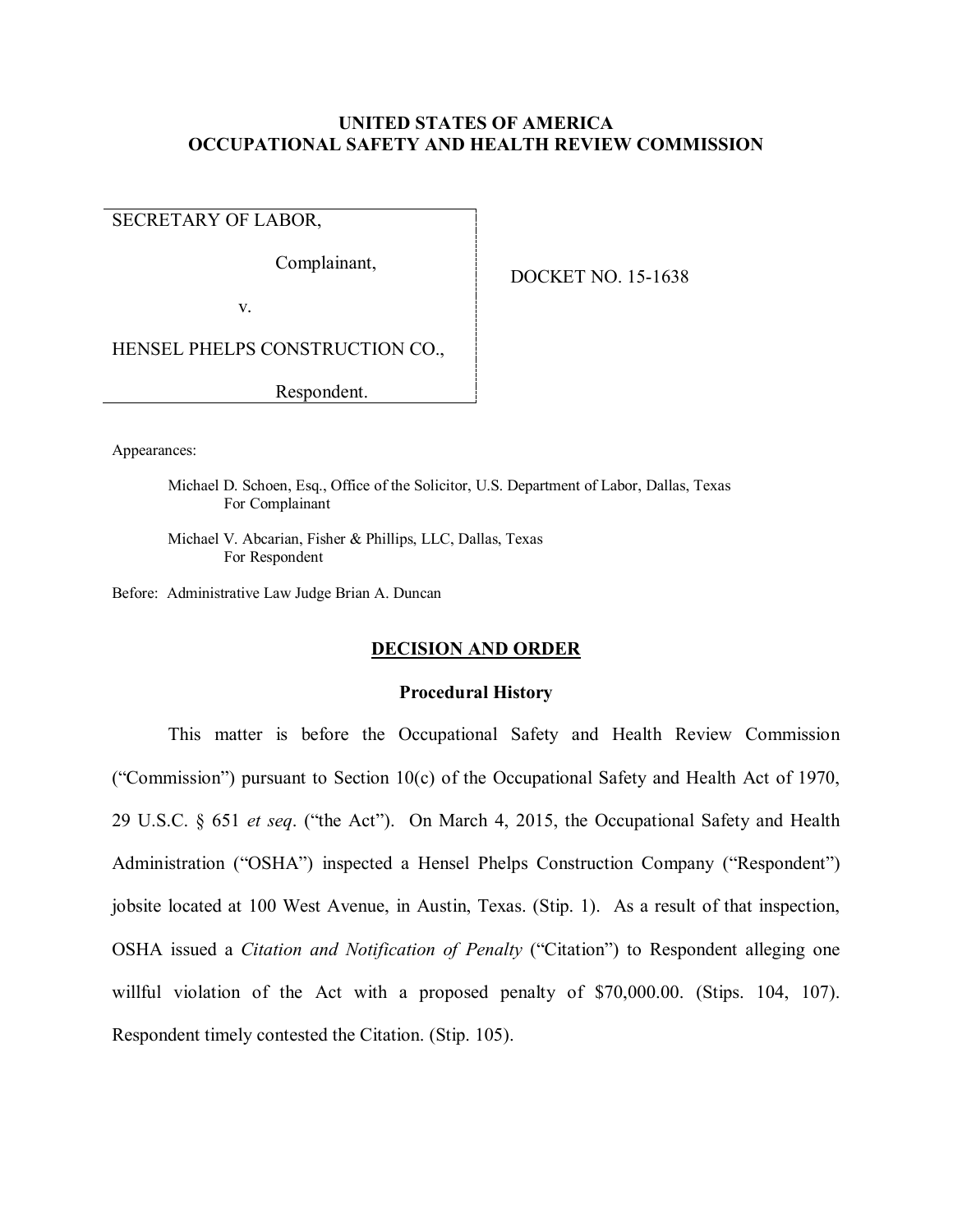### **Stipulations**

Pursuant to Commission Rule 61, 29 C.F.R. §2200.61, the parties fully stipulated to the facts of this case and each separately moved for a decision based upon the stipulated record. The parties' *Joint Stipulations of Fact and Procedure*, which contains one-hundred-thirty (130) stipulations, was filed on January 12, 2017. Each party's dispositive motion was filed on February 17, 2017.

# **Jurisdiction**

Jurisdiction is conferred upon the Commission pursuant to Section 10(c) of the Act. Respondent was an employer engaged in a business and industry affecting interstate commerce within the meaning of Section 3(5) of the Act, 29 U.S.C. § 652(5). (Stips. 109, 110). *See also Slingluff v. OSHRC*, 425 F.3d 861 (10th Cir. 2005).

#### **Background**

On March 4, 2015, the OSHA Area Office in Austin, Texas received a complaint concerning a construction jobsite for the new Austin Central Public Library ("library project"). (Stips. 11, 88). The complaint alleged that employees of CVI Development, LLC ("CVI") were working in hazardous conditions at the Seaholm Substation East Screen Wall. (Stip. 88). In response, OSHA Compliance Safety and Health Officer Greg Halter ("CSHO Halter") was dispatched to the worksite to conduct an inspection. (Stip. 102).

The inspection revealed that, on March 4, 20[1](#page-1-0)5, CVI employees Olivarel Nativadad,<sup>1</sup> Pedro Sanchez, and Karl Daniels (who was also the owner and President of CVI) were working next to an excavated wall, an area referred to as the Seaholm Substation East Screen Wall, which

 $\overline{a}$ 

<span id="page-1-0"></span> $<sup>1</sup>$  The Court notes that the parties' stipulations spell one of the exposed employees name differently at times.</sup> Stipulation No. 10 identifies one of the exposed employees as "Natividad Olivarez-Vasquez," while Stipulation No. 79 identifies, presumably the same person, as "Olivarel Nativadad."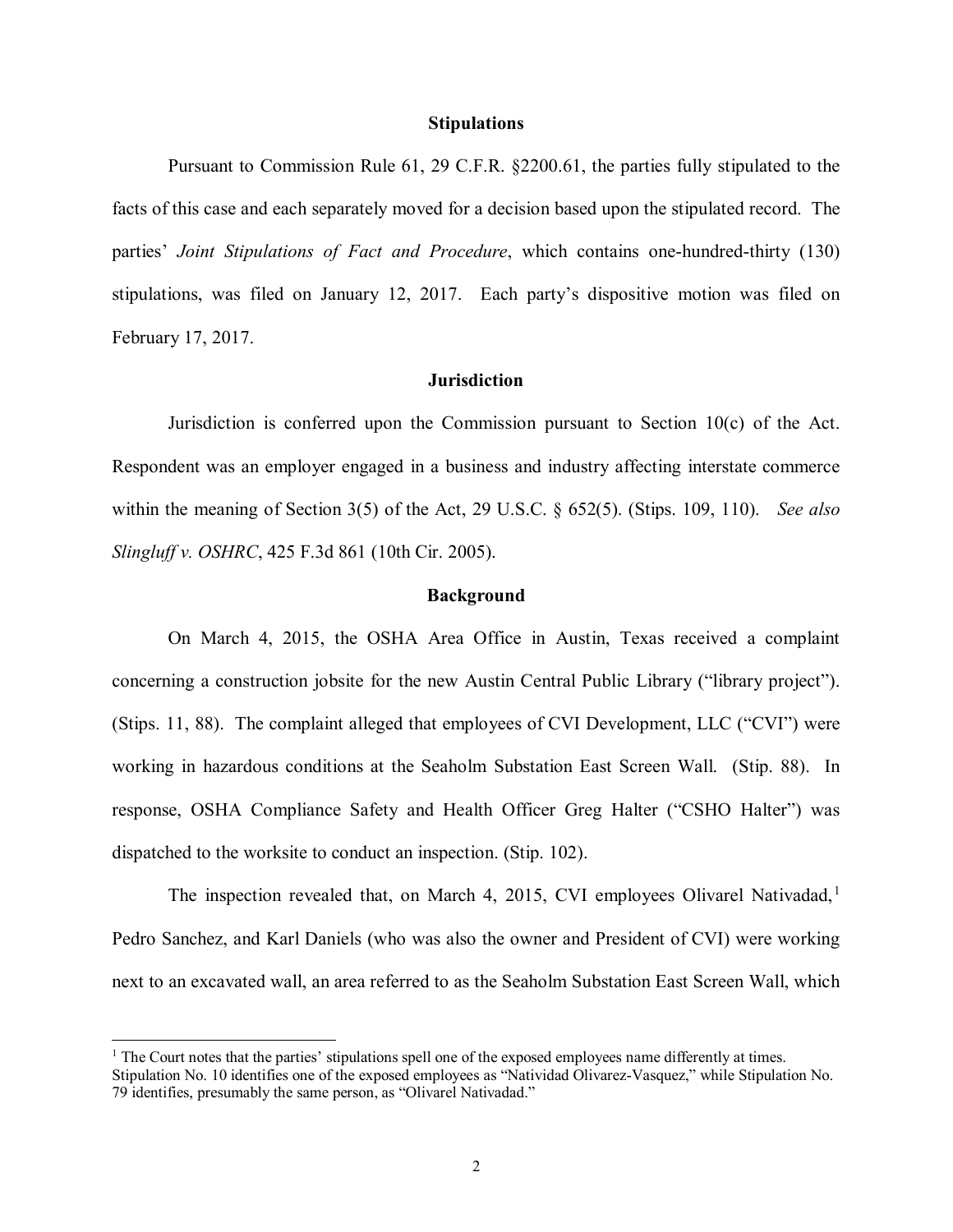measured approximately twelve feet, six inches (12' 6") in depth by one hundred fifty feet (150') in length. (Stips. 10, 37-39, 76, 78-80; Exs. 5-8). The parties' stipulations are sufficient to prove the *prima facie* elements necessary to establish the cited violation. *See* Discussion *infra*. Therefore, the sole remaining issue is whether Respondent, as the General Contractor on the jobsite, can be found liable for the Citation based upon CVI employees' exposure to the violative condition, under OSHA's "controlling employer" enforcement policy.

Respondent entered into a contract with the City of Austin to build the library back in 2010. (Stip. 11; Ex. 1). Respondent subcontracted with Haynes Eaglin Watters, LLC ("HEW") in 2014 to complete certain foundation and screen wall work on the Seaholm Substation East Screen Wall. (Stips. 4, 29; Ex. 2). HEW then subcontracted with CVI to complete all demolition, excavation and haul-off, backfill and drain, and site concrete (foundation & retaining walls) work as required for the Seaholm Substation East Screen Wall. (Stip. 35; Ex. 3).

Respondent had overall construction management authority on the library project. (Stip. 28). Respondent supervised the library work through various on-site management personnel, including superintendents, project engineers, and project manager(s). (Stips. 13-21, 24, 26). Many of Respondent's management personnel at this jobsite had extensive OSHA training, education, and experience (Stips. 22, 23, 25, 27).

In December 2014, Respondent submitted an Excavation Safety Plan to the City of Austin, which was prepared by HEW. (Stip. 43). All relevant construction documents (including the ROCIP Project Safety Manual, HP's Excavation Safety Plan and HP's Accident Prevention Plan) specified a requirement at the Seaholm Substation East Screen Wall to include an excavation slope of 1.5 (horizontal) to 1 (vertical), as well as 5 feet of level ground before

3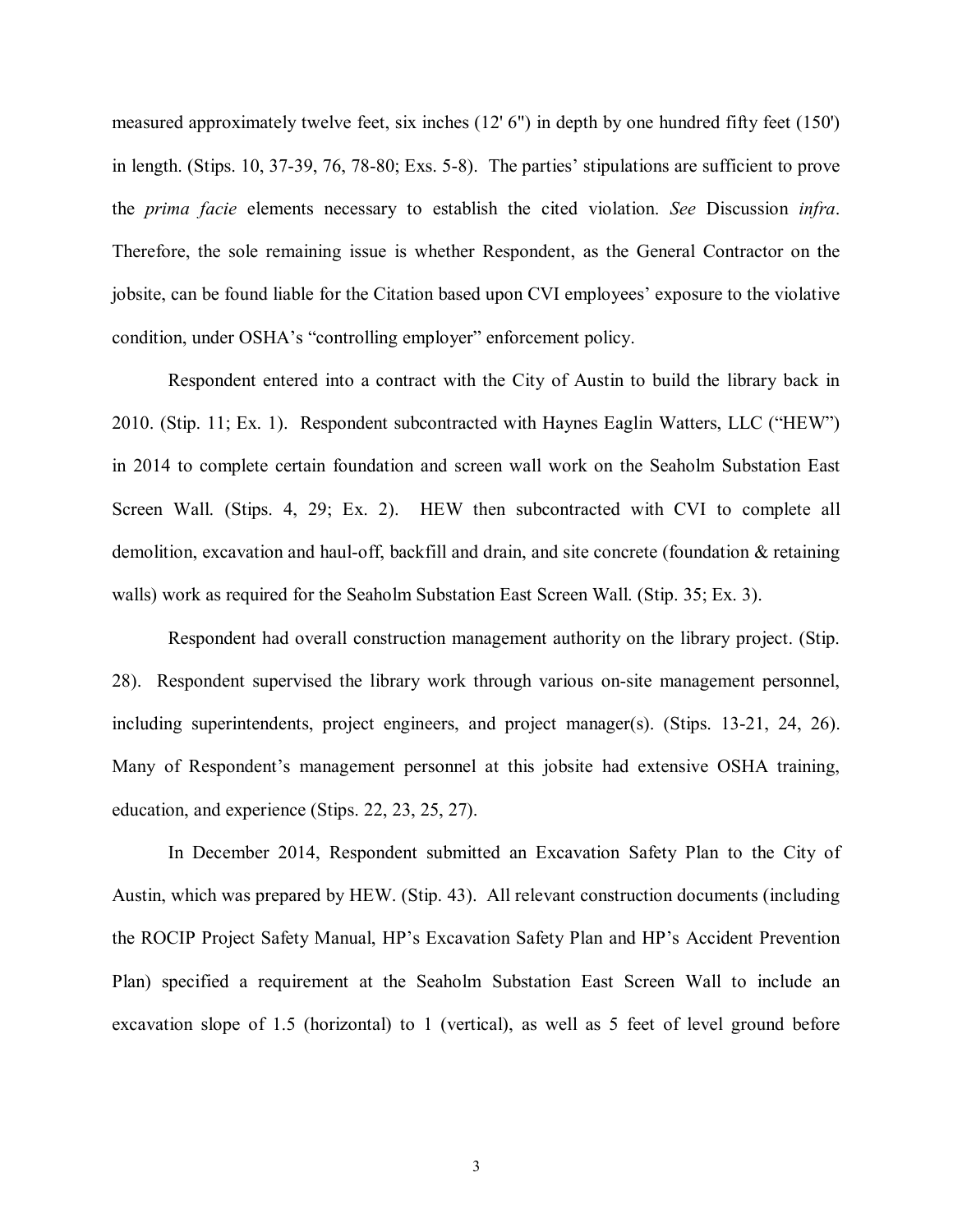reaching the security fence surrounding the Seaholm Substation East Screen Wall work area. (Stip. 44).

In February 2015, after another subcontractor was brought in to resolve unforeseen underground structure and asbestos issues, CVI began to lay out footings for the Seaholm Substation East Screen Wall. (Stips. 45-56). CVI quickly determined that the wall footings were not going to fit the jobsite in accordance with construction drawings and requirements identified by Respondent's engineers. CVI notified HEW of this problem, who in turn notified Respondent. (Stip. 57). Respondent's management personnel visited and observed the Seaholm Substation East Screen Wall site to evaluate the issue. (Stip. 59). The City of Austin ultimately agreed that the planned Seaholm Substation East Screen Wall could be moved nine inches (9"), so as to be constructed immediately next to vertical excavation faces consisting of soil, and unknown fragments of brick, metal, wood and concrete. (Stip. 61, 62; Exs. 5, 6, 7, 8).

On the morning of March 4, 2015, CVI owner Karl Daniels sent his employees to work at another location on the library project (a different work area - unrelated to the Seaholm Substation East Screen Wall), while he awaited instructions from Respondent and/or HEW concerning the work to be performed at the Seaholm Substation East Screen Wall. (Stip. 63). A City of Austin Inspector observed the CVI employees working at the other area, and told CVI owner Karl Daniels that the only place CVI employees should be working at that time was at the utility pole location within the Seaholm Substation East Screen Wall. (Stips. 64-66). The City of Austin Inspector followed up these instructions in an email stating the same to various members of Respondent's project management team and HEW management personnel. (Stips. 67-70; Ex. 4).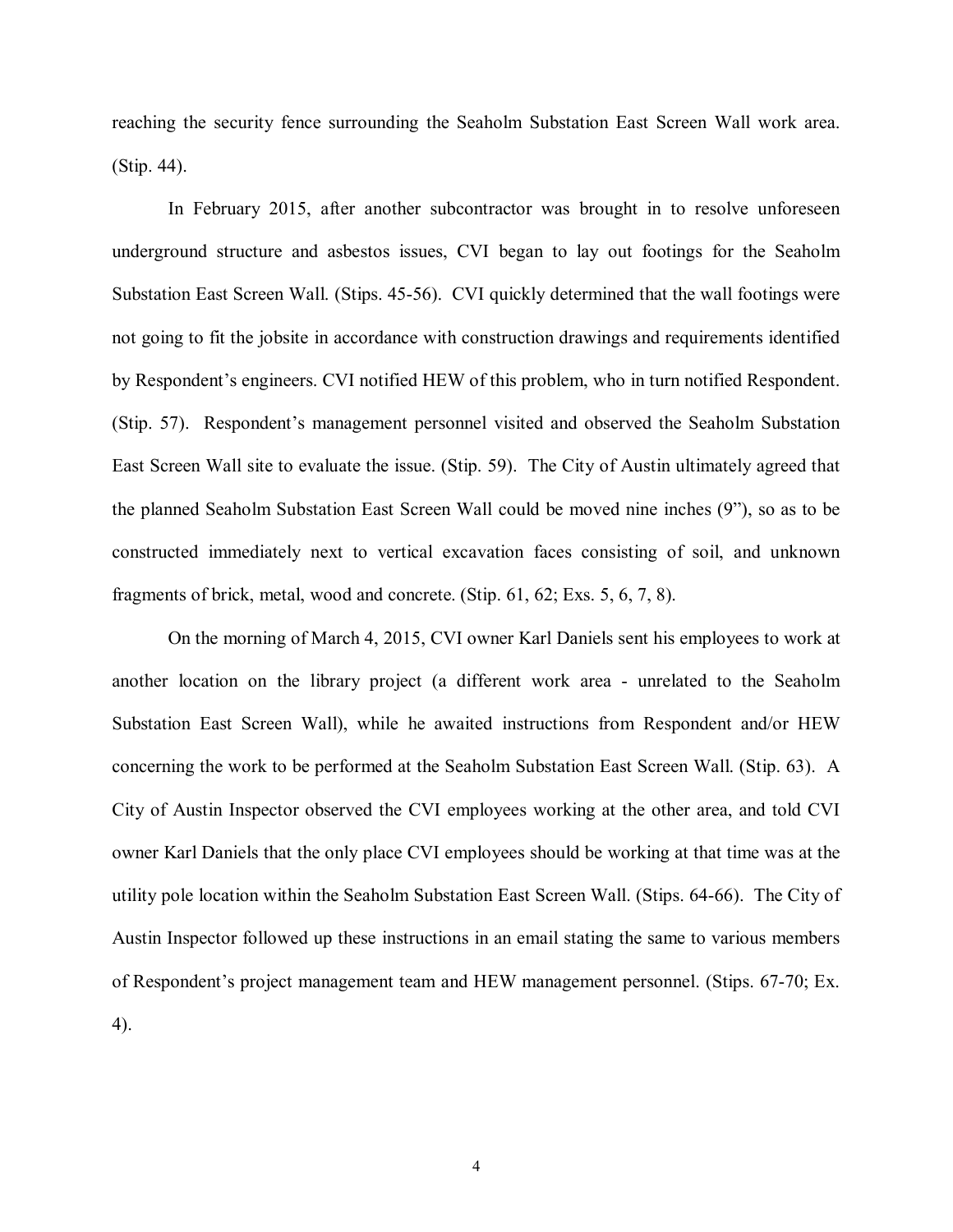The Court notes that in the email communications on this topic, CVI owner Karl Daniels expressed safety concerns about his employees working on the Seaholm Substation East Screen Wall that day. (Ex. 4). Mr. Daniels wrote to three HEW managers: "If the 'urgency' is due to the exposed electrical pole not being properly shored then CVI is concerned about working in said area. Please correct me if I am wrong, but CVI has been provided direction from Ash from Hensel Phelps [Respondent] to proceed with placing rebar for the walls discussed, however placing rebar in the mud and rain is unorthodox and very dangerous." (Stips. 32-34, 68; Ex. 4, p.1-2).

After sending the March 4<sup>th</sup> e-mail, the City of Austin Inspector returned to Mr. Daniels and told him that he had his notice about what CVI employees were expected to be doing and where—i.e., working only on the Seaholm Substation East Screen Wall, and at no other area of the library project until needed reinforcement and related work around the small transmission pole at the Seaholm Substation East Screen Wall had been fully addressed. (Stip. 69).

Lawrence Harding, Respondent's Area Superintendent, received the City of Austin Inspector's March 4<sup>th</sup> e-mail and forwarded it to Jay Herzing, Respondent's Project Superintendent; Tracey Robinson, Respondent's Engineer; Jesus Pena, Respondent's Engineer; Troy Saint, HEW Project Superintendent; Clotiel Haynes, HEW President; Eric McClure, HEW Project Superintendent; and HEW Project Superintendent Willie Ibarra, with the added message: "At this time CVI may not continue on any other work in regards to Seaholm substation until the AE [Austin Energy] and COA [City of Austin] concerns of reinforcing bar and concrete placement to the adjacent small transmission pole has been completed."

(Stips. 24, 26, 70).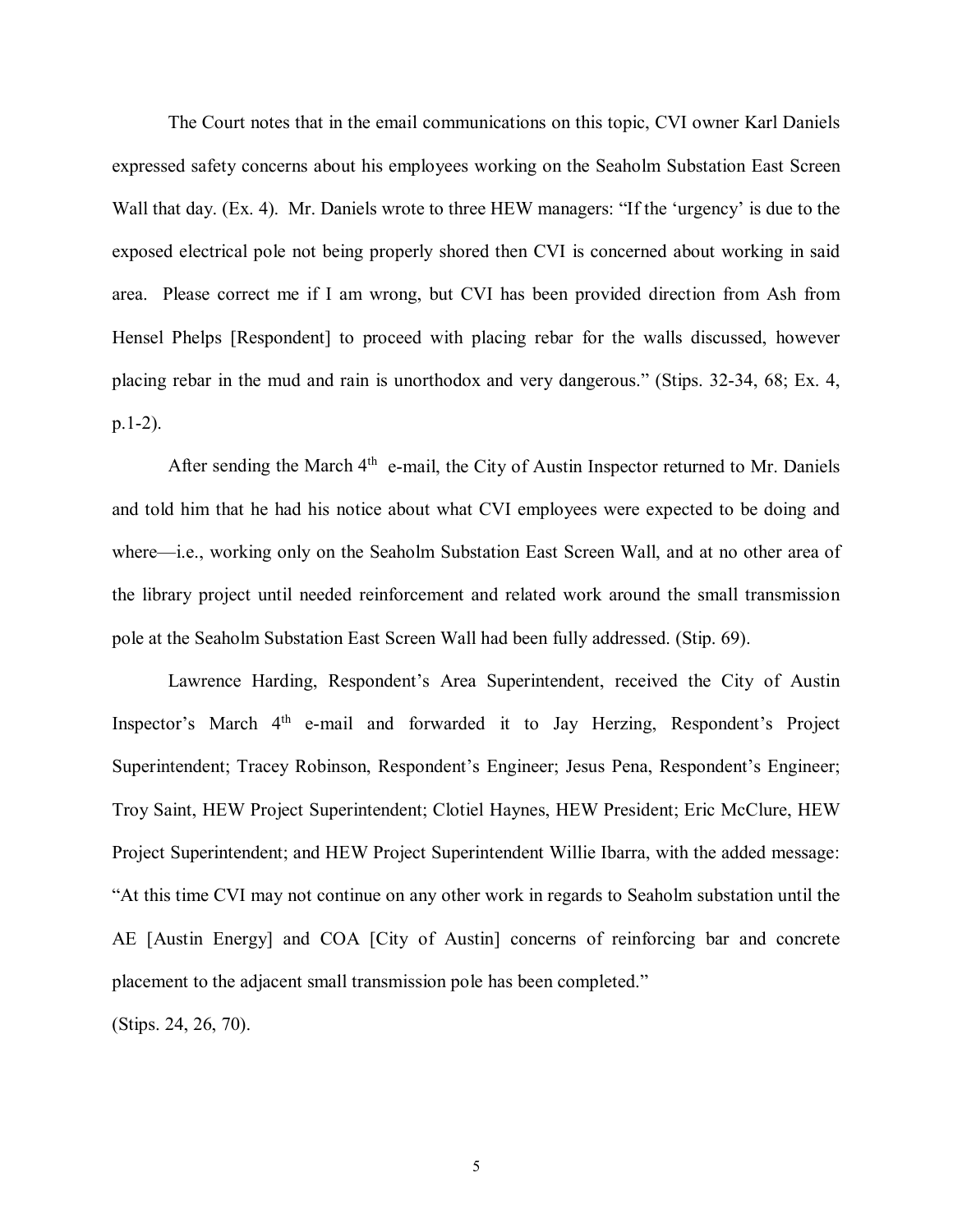As a result of these oral and email communications, Mr. Daniels pulled CVI employees from work at the other, unrelated location, and sent them to prepare the Seaholm Substation East Screen Wall area for rebar installation, which included, but was not limited to, digging the shear key, framing the pour area, tie-in of steel rebar, and pouring the footings. (Stips. 72, 73; Exs. 5, 6). Later that same day, still March 4, 2015, as CVI employees were installing rebar next to the unprotected twelve-foot vertical wall, it began raining intermittently. (Stip. 75). Respondent's Area Superintendent Lawrence Harding, Respondent's Project Superintendent Jay Herzing, HEW Project Superintendent Willie Ibarra, and the City of Austin Inspector were all present at the Seaholm Substation East Screen Wall while CVI employees were performing this work. (Stips. 24, 26, 76, 77, 81; Exs. 5, 6, 7). In other words, CVI employees were working next to the exposed face of a 12-foot high, excavated, vertical, wet, soil wall that was not properly sloped or otherwise protected from cave-in hazards, in full view of Respondent's management personnel. (Exs. 5, 6).

After OSHA's on-site inspection, Respondent hired three additional subcontractors to slope the wall to a 1.5 to 1 ratio; to install wire mesh around the large transmission pole; to "shot-crete" the wire mesh; and to remove dirt from atop the horizontal concrete structures. (Stips. 90, 91). Afterward, Respondent contracted with a registered professional engineer to issue a stamped letter approving CVI employees' return to the Seaholm Substation East Screen Wall to complete the required work. (Stip. 92).

#### **Discussion**

To prove a violation of an OSHA regulation, Complainant must establish by a preponderance of the evidence that: (1) the cited standard applied to the work; (2) the employer failed to comply with the requirements of the cited standard; (3) employees were exposed or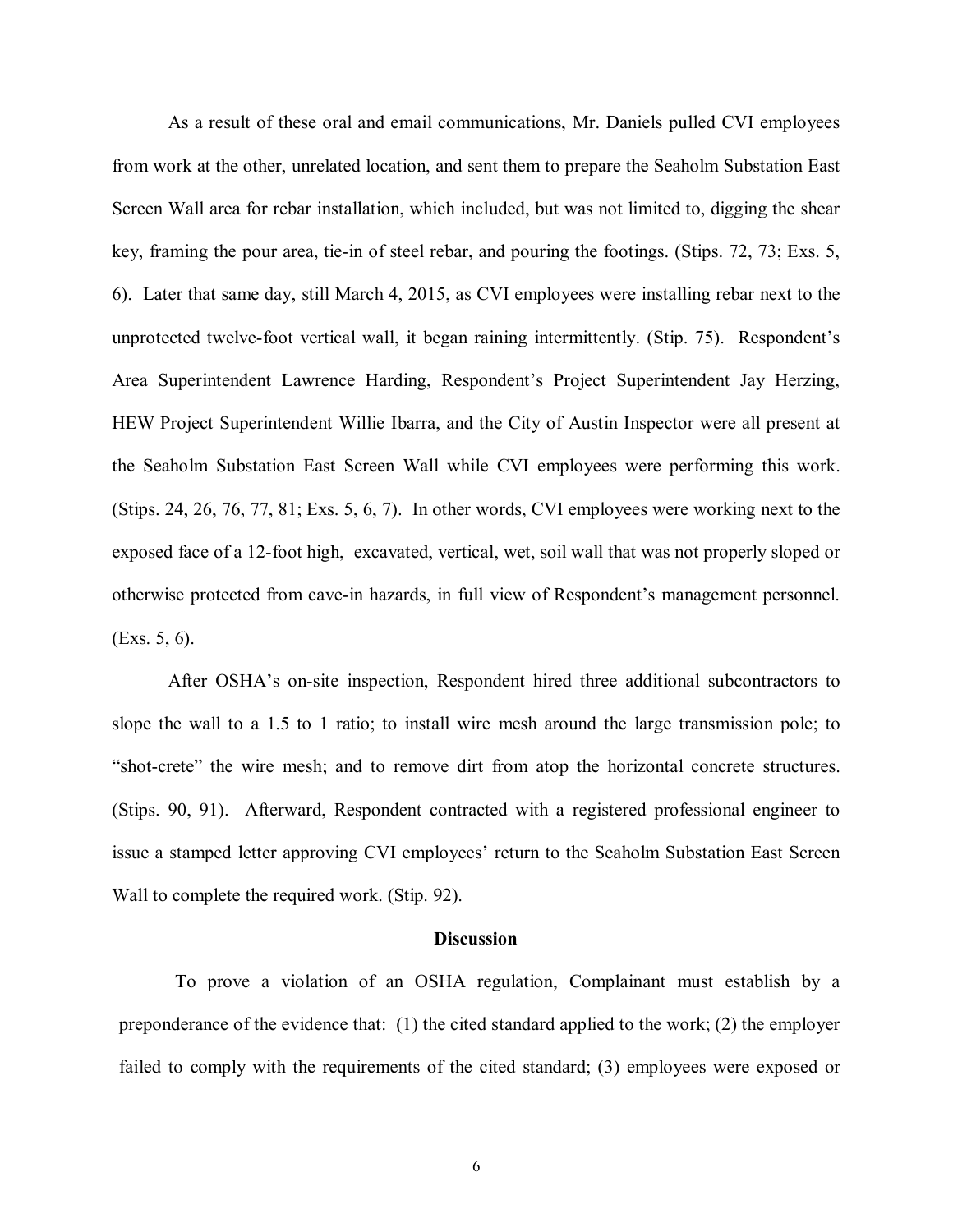had access to the hazard covered by the standard; and (4) the employer had actual or constructive knowledge of the violative condition (*i.e*., the employer knew, or with the exercise of reasonable diligence could have known). *Atlantic Battery Co.*, 16 BNA OSHC 2131 (No. 90-1747, 1994).

## **Citation 1, Item 1**

Complainant alleged a willful violation of the Act in Citation 1, Item 1 as follows:

29 C.F.R. 1926.652(a)(1): Each employee in an excavation was not protected from cave-ins by an adequate protective system designed in accordance with 29 C.F.R. 1926.652(b) or 1926.652(c).

At the Seaholm Substation East Screen Wall, 100 West Avenue, Austin, TX, 78701, on or about March  $4<sup>th</sup>$ , 2015 and at times prior thereto, four (4) workers were installing rebar during intermittent rain in an unprotected excavation approximately twelve feet and six inches (12'6") deep by one hundred and fifty feet (150') long, exposing the workers to a cave-in hazard.

The cited standard provides:

Each employee in an excavation shall be protected from cave-ins by an adequate protective system designed in accordance with paragraph (b) or (c) of this section except when: (i) Excavations are made entirely in stable rock; or (ii) Excavations are less than  $5$  feet (1.52 m) in depth and examination of the ground by a competent person provides no indication of a potential cave-in.

29 C.F.R. § 1926.652(a)(1).

The parties stipulated to the facts necessary to establish all of the *prima facie* elements of the violation. The requirements of the cited regulation, 29 C.F.R. 1926.652(a)(1), applied to the work being performed by CVI employees at the Seaholm Substation East Screen Wall excavation site on March 4, 2015. (Stip. 111). The excavation at the Seaholm Substation East Screen Wall where CVI employees were working was not protected from the potential hazard of employees being caught in, or under, a cave-in by an adequate protective system pursuant to 29 CFR 1926.652(a)(1). (Stip. 112). The exposed wall consisted of Type C soil, was greater than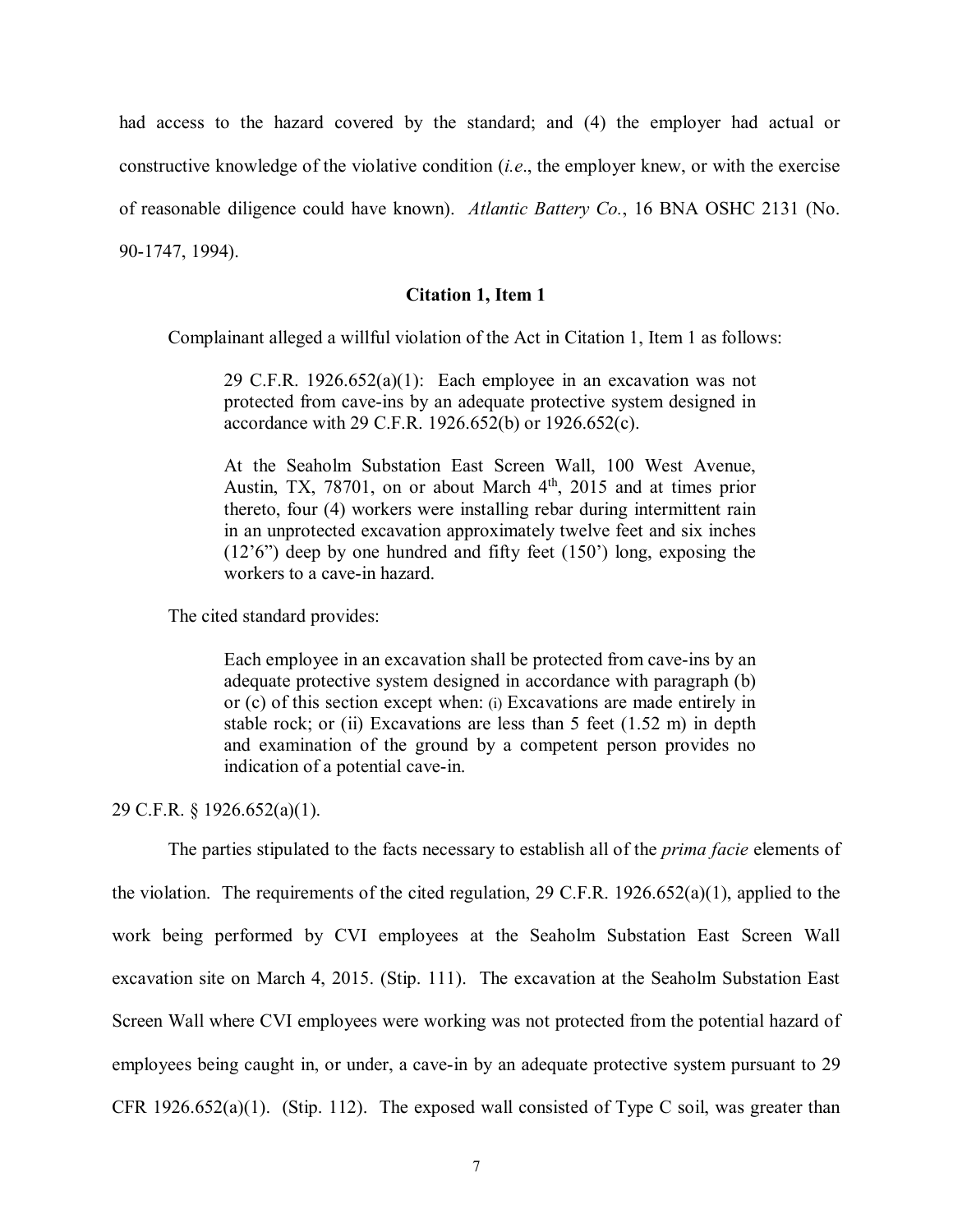34 degrees (1.5 to 1 slope ratio), and did not include a protective system that met the requirements of 29 CFR 1926.652(c). (Stips. 82, 83, 112; Exs. 5, 6). The jobsite had been noncompliant for at least a few days prior to CSHO Halter's arrival on March 4, 2015. (Stip. 84). Respondent also knew that on March 4, 2015, the CVI employees were performing work on the Seaholm Substation East Screen Wall, including installation of rebar in areas next to the unprotected, twelve-foot high, vertical soil wall. (Stips. 77, 86, 87, 101). The *prima facie* elements of the violation alleged in Citation 1, Item 1 are established.

Therefore, as stated above, the sole remaining issue is whether Respondent, as the General Contractor for the library project, can be held liable for the violation as a "controlling employer." Complainant argues, based upon the parties' stipulated facts and Commission case law, that Respondent was properly cited for the violation as a "controlling employer" under OSHA's Multi-Employer Citation Policy. (Stip. 129; Ex. 9). Respondent argues, based upon the parties' stipulated facts and  $5<sup>th</sup>$  Circuit case law, that OSHA's "controlling employer" policy has been invalidated and is unenforceable. (Stip. 123). The parties have agreed, however, that should Citation 1, Item 1 be affirmed in this case, it should be reclassified to an other-thanserious violation with a revised penalty amount of \$12,471.00. (Stip. 127).

The Commission has held that "[A]n employer who either creates or controls the cited hazard has a duty under  $\S$  5(a)(2) of the Act, 29 U.S.C.  $\S$  666(a)(2), to protect not only its own employees, but those of other employers 'engaged in the common undertaking.'" *McDevitt Street Bovis*, 19 BNA OSHC 1108 (97-1918, 2000) (quoting *Anning-Johnson*, 4 BNA OSHC 1193, 1199 (No. 3694, 1976)). "An employer may be held responsible for the violations of other employers 'where it could reasonably be expected to prevent or detect and abate the violations due to its supervisory authority and control over the worksite."' *Summit Contractors,*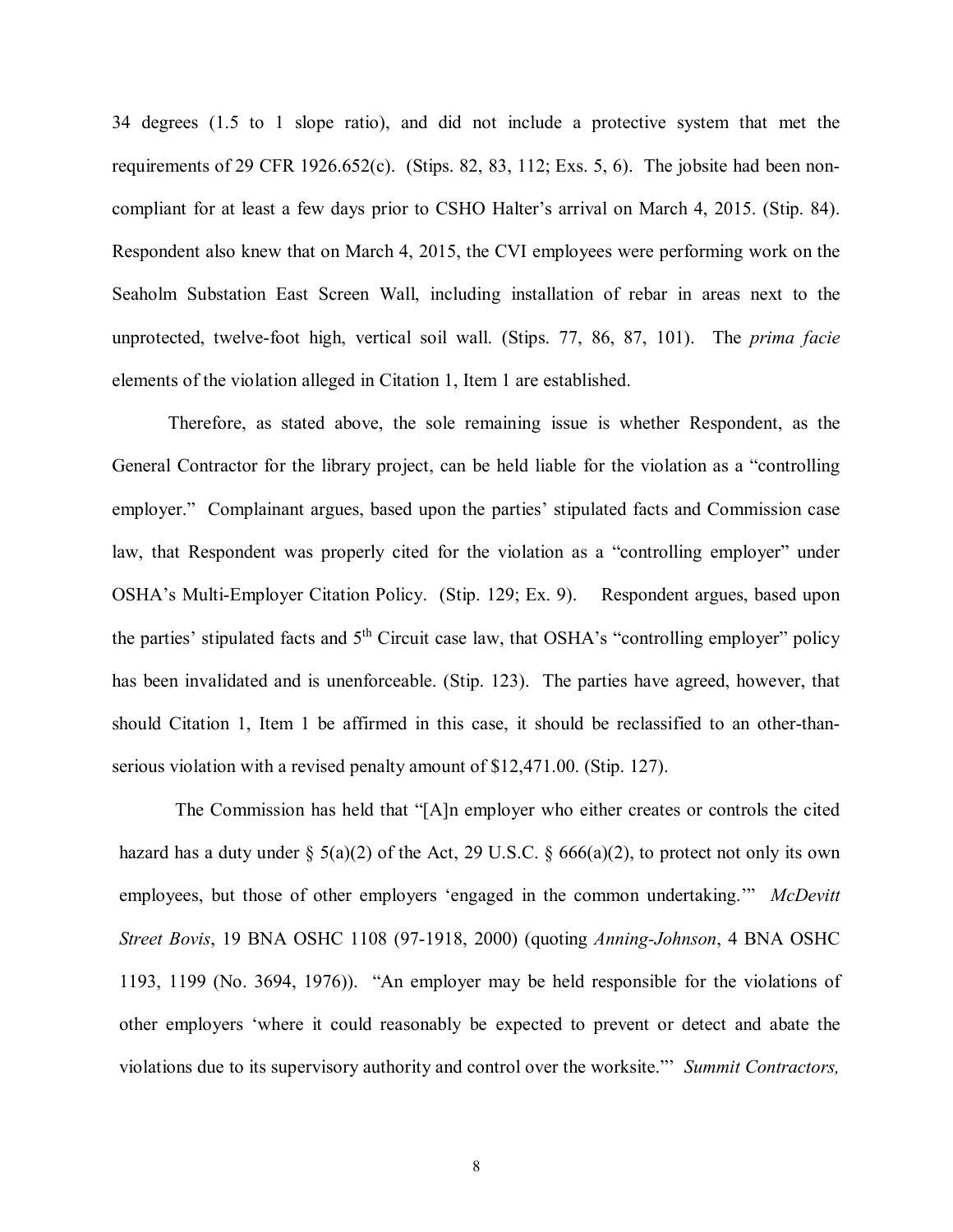*Inc.*, 23 BNA OSHC 1196 (No. 05-0839, 2010) (quoting *McDevitt* at 1109).

The parties agree that a controlling employer is one who has general supervisory authority over the worksite, including the power to correct safety and health violations itself, or to require that others correct them. (Stip. 116). A general contractor normally has responsibility to assure that other worksite contractors fulfill their obligations with respect to employee safety matters that affect the entire construction site. (Stip. 118). A general construction contractor is normally well-situated to obtain abatement of safety hazards, either through its own resources or through its supervisory role with respect to work performed by subcontractors. (Stip. 119). Therefore, it is reasonable to expect that a general contractor will take reasonable action to assure compliance by subcontractors with required safety standards insofar as all employees on a construction site are affected. (Stip. 120).

 In this case, Respondent had overall construction management authority on the library project. (Stip. 28). By virtue of its contract with the City of Austin, and as the jobsite general contractor, Respondent had authority through its officials and agents to stop construction work performed by subcontractors such as HEW and CVI when hazardous conditions were found, and to prevent them from continuing work due to safety concerns. (Stips. 94, 113). Respondent's onsite safety managers had actually exercised control over jobsite safety at the library project by stopping subcontractor work previously, and by removing subcontractor employees from this jobsite. (Stips. 99, 100).

It is undisputed that Respondent's Project Superintendent, Respondent's Area Superintendent, and Respondent's Safety Manager each walked portions of the library project on a daily basis, which occasionally included the Seaholm Substation East Screen Wall. (Stips. 85, 93, 95-98). Respondent's Area Superintendent Lawrence Harding and Respondent's Project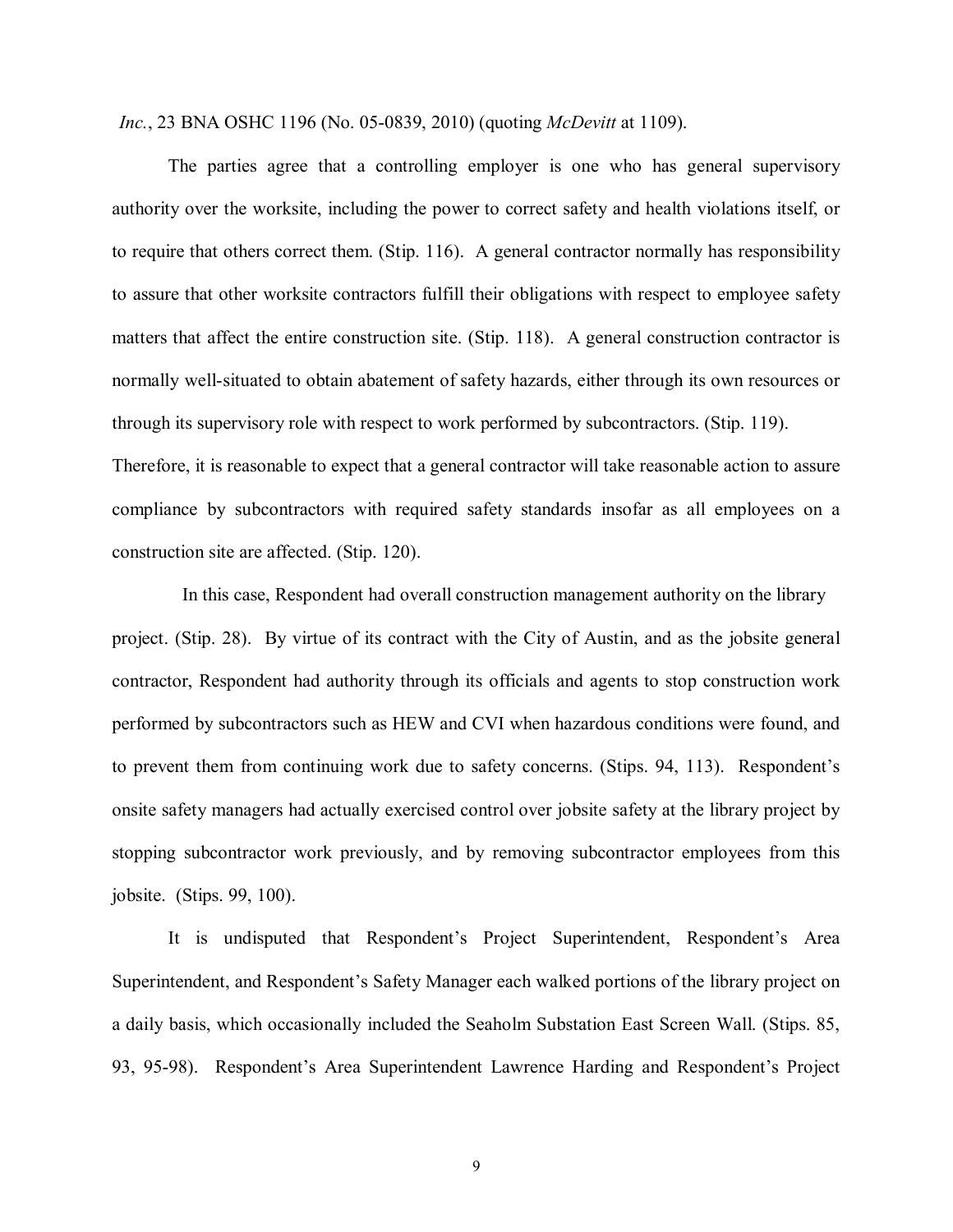Superintendent Jay Herzing were actually present when CVI employees were performing work in the unprotected area of the excavation. (Stips. 24, 26, 76, 77, 81; Exs. 5, 6, 7). It is further undisputed that Respondent knew that on March 4, 2015, the work area at the Seaholm Substation East Screen Wall was not properly protected from cave-ins. (Stips. 77, 86, 87, 101, 114). Despite knowledge of CVI employees working in violative conditions, Respondent failed to adequately enforce CVI's compliance with safety and health requirements. (Stip. 115).

The stipulated record clearly establishes that Respondent had sufficient control and authority over this jobsite, including subcontractor CVI and its employees, to reasonably be expected to prevent and/or correct the violation in this case. Respondent's management employees present at the excavation could have easily prevented the CVI employees from working in the unprotected area along the vertical wall, and/or ordered them to come out of the unprotected area once Respondent's management employees observed them. Respondent did neither. Accordingly, Citation 1, Item 1 would be affirmed under applicable Commission case law. *Summit Contractors, Inc.*; *McDevitt Street Bovis*; *Anning-Johnson*, *supra*.

However, this violation occurred at a jobsite in Austin, Texas, which is in the geographical jurisdiction of the U.S. Court of Appeals for the 5<sup>th</sup> Circuit. In 1981, the Fifth Circuit clearly ruled that the OSH Act, and regulations implemented thereunder, serve to protect an employer's *own* employees from workplace hazards. *Melerine v. Avondale Shipyards, Inc*., 659 F.2d 706 ( $5<sup>th</sup>$  Cir. 1981). In a case involving a subcontractor employee's negligence action against higher level contractors, the Court unambiguously stated, "OSHA regulations protect only an employer's own employees." *Id.* at 711. On that basis, the Court concluded that the referenced OSHA regulations did not create or define any duty on behalf of a higher level contractor to the employees of a subcontractor. *Id.* at 712-13. The 5<sup>th</sup> Circuit expressly adopted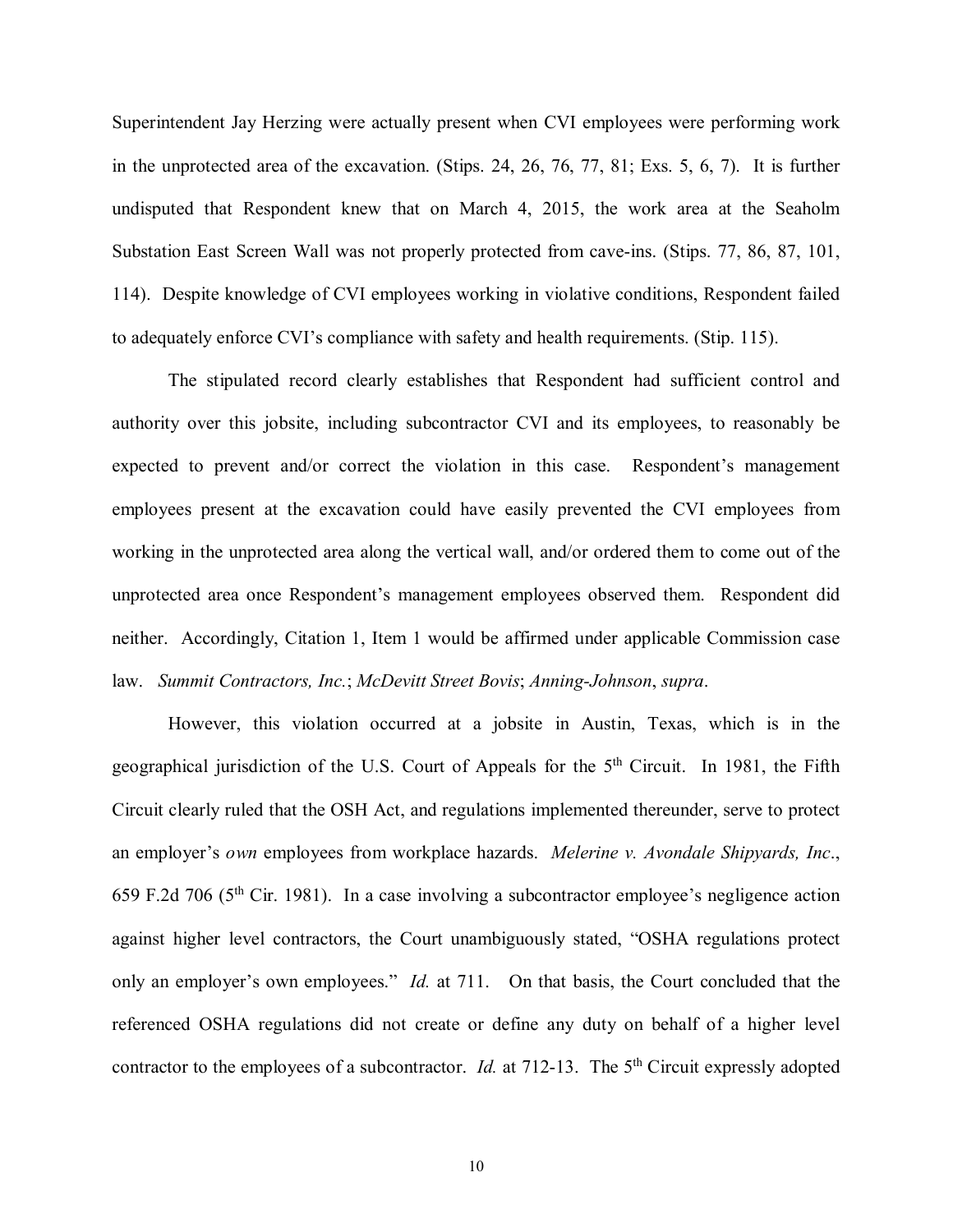the rationale of a former Commission Chairman who wrote [*in pertinent part*] that status as an employer under the Act "does not necessarily mean that the [R]espondent is in violation of 29 U.S.C.  $\S654(a)(2)$  for every failure to comply with a safety standard which occurs within its worksite. For example, an employer cannot be held in violation of that subsection if his employees are not affected by noncompliance with a standard…." *Id.* at 711. "In this circuit, therefore, the class protected by OSHA regulations comprises only employers' own employees." *Id.* at 712. *See also Southeast Contractors v. Dunlop*, 512 F.2d 675 (5<sup>th</sup> Cir. 1975) [A contractor is not responsible for the OSHA violative acts of his subcontractors or their employees].

"Where it is highly probable that a Commission decision would be appealed to a particular circuit, the Commission has generally applied the precedent of that circuit in deciding the case – even though it may differ from the Commission's precedent." *Kerns Bros. Tree Service*, 18 BNA OSHC 2064 (No. 96-1719, 2000). And, as articulated by Respondent, "a holding by a court of appeals on a legal question is binding on the Review Commission in all cases arising within that circuit until and unless the court of appeals or the Supreme Court overturns that holding…" *Smith Steel Casting v. Donovan*, 725 F.2d 1032, 1035 (5<sup>th</sup> Cir. 1984).

In this case, it is undisputed that the employees working in the unprotected excavation, exposed to the hazardous condition, were not employed by Respondent. They were employed by subcontractor CVI. In addition, there is no evidence in the record that any of Respondent's own employees were exposed to the hazardous condition. Accordingly, applying  $5<sup>th</sup>$  Circuit precedent, Respondent cannot be liable for a violation of the Act based solely upon a subcontractor's employees' exposure to the condition. Accordingly, Citation 1, Item 1 must be vacated.